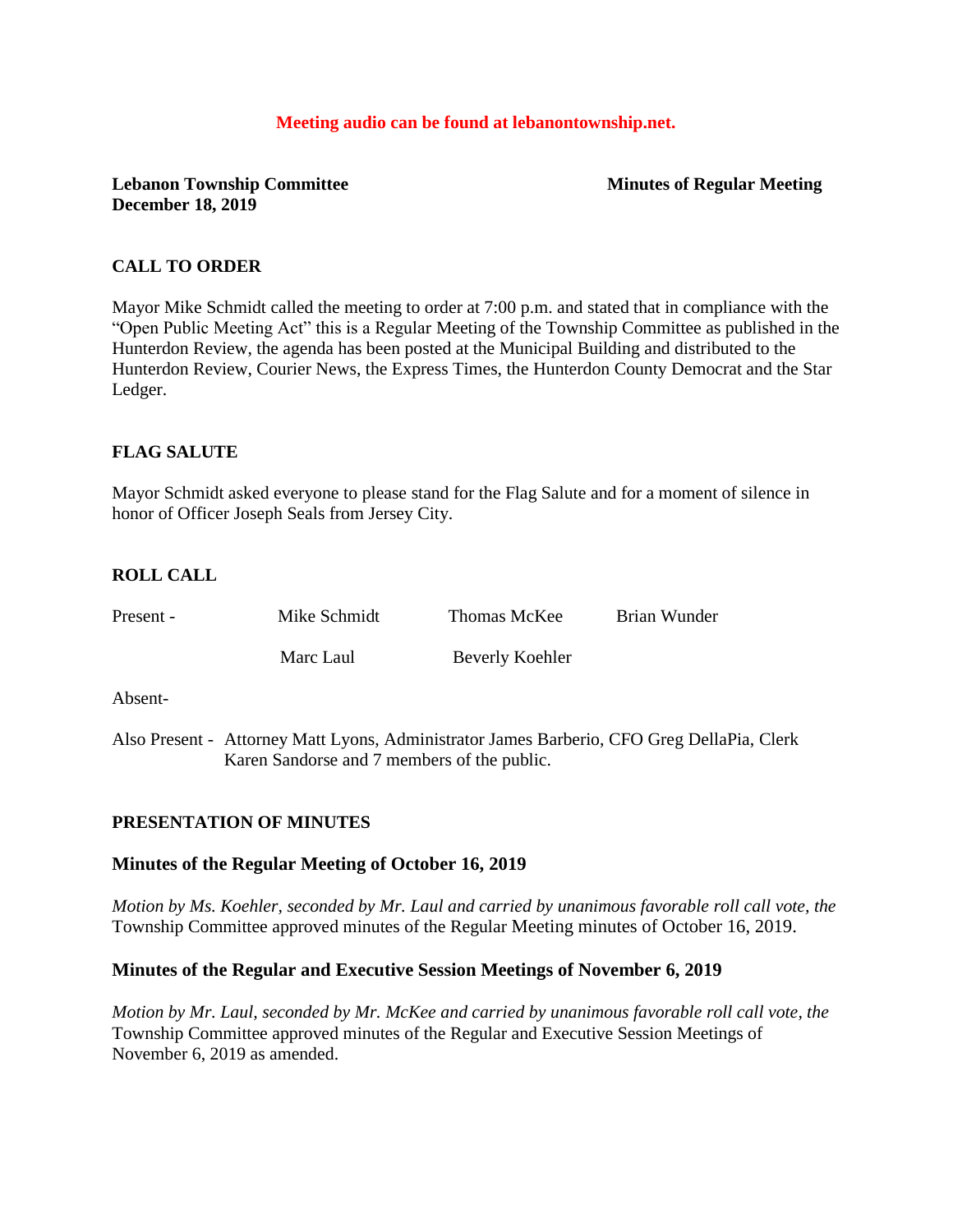LTCM 12/18/2019 Page **2** of **18**

## **Minutes of the Special and Executive Meetings of November 7, 2019**

*Motion by Mr. Laul, seconded by Mr. Wunder and carried by unanimous favorable roll call vote, the* Township Committee approved minutes of the Special and Executive Session Meetings of November 7, 2019.

#### **Minutes of the Special and Executive Meetings of November 14, 2019**

*Motion by Mr. Laul, seconded by Mr. Wunder and carried by unanimous favorable roll call vote, the* Township Committee approved minutes of the Special and Special Executive Session Meetings of November 14, 2019.

#### **Minutes of the Regular and Executive Session Meetings of December 4, 2019**

*Motion by Mr. Laul, seconded by Mr. McKee and carried by unanimous favorable roll call vote, the* Township Committee approved minutes of the Regular and Executive Session Meetings of December 4, 2019.

#### **PUBLIC COMMENTS – for agenda items only.**

*Motion by Mr. McKee, seconded by Mr. Laul and carried by unanimous favorable roll call vote, the* Township Committee opened the public comment portion of the meeting.

There were no comments from the public.

*Motion by Mr. McKee, seconded by Mr. Laul and carried by unanimous favorable roll call vote, the* Township Committee closed the Public Comment portion of the meeting.

#### **ORDINANCES**

#### **Public Hearing – Ordinance 2019-09**

Mr. Wunder asked what "Objects for Historic Preservation" relates to in the Ordinance. Mayor Schmidt stated that the language which allows for spending comes from State Statute and would be subject to Committee vote.

*Motion by Ms. Koehler, seconded by Mr. McKee and carried by unanimous favorable roll call vote,* the public hearing for Ordinance No. 2019-09 was opened.

There were no comments from the public.

*Motion by Ms. Koehler, seconded by Mr. Wunder and carried by unanimous favorable roll call vote,*  the public hearing for Ordinance No. 2019-09 was closed.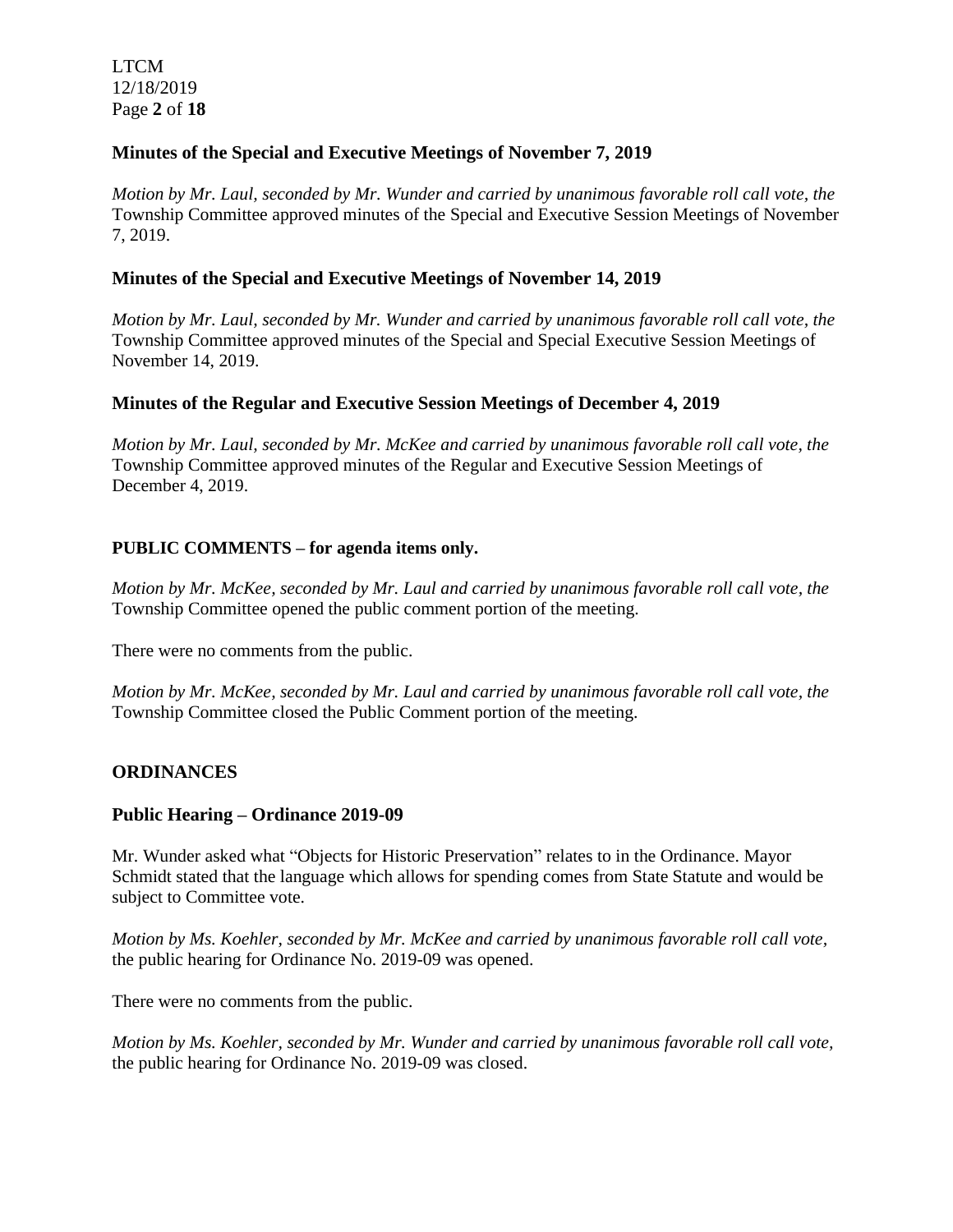LTCM 12/18/2019 Page **3** of **18**

*Motion by Mr. Laul, seconded by Mr. McKee and carried by unanimous favorable roll call vote, the* Township Committee adopted Ordinance No. 2019-09 as written below.

# TOWNSHIP OF LEBANON COUNTY OF HUNTERDON ORDINANCE NO. 2019-09 AN ORDINANCE AMENDING CHAPER 67 OF THE CODE OF THE TOWNSHIP OF LEBANON, COUNTY OF HUNTERDON, STATE OF NEW JERSEY, ENTITLED OPEN SPACE TRUST FUND

WHEREAS, the Township of Lebanon is desirous to update its Municipal Code pertaining to the Open Space Trust Fund to conform with the Open Space Referendum.

NOW, THEREFORE, BE IT ORDAINED, by the Mayor and Committee of the Township of Lebanon, in the County of Hunterdon, that the Municipal Code of the Township of Lebanon pertaining to Open Space Trust Fund, is hereby amended and supplemented as follows (Additions indicated in boldface and italics *thus*; deletions indicated with strike-through thus): § 67-1 [Trust](https://ecode360.com/6916482#6916483) fund established.

- A. There is hereby established a reserve in the General Capital Fund which shall be known and designated as the "Open Space Trust Fund." A special bank account shall be opened and maintained for this purpose. Funds from the Open Space Trust Fund may, as directed by the Mayor and Township Committee, be utilized for the following purposes, or any combination thereof:
- 1) Acquisition of lands for recreation and conservation purposes;
- 2) Acquisition of farmland for farmland preservation purposes;
- 3) Maintenance of lands acquired for recreation and conservation purposes;
- 4) Payment of debt service on indebtedness issued or incurred by the Township of Lebanon for any of the purposes set forth in Subsection [A\(1\),](https://ecode360.com/print/15795431#15795431) (2) or [\(3\)](https://ecode360.com/print/15795432#15795432) above, *and A(5), (6) and (7) below*;
- *5) Development of lands acquired for recreation and conservation purposes;*
- *6) Historic preservation of historic properties, structures facilities, sites, areas, or objects, and the acquisition of such properties, structures, facilities, sites, areas, or objects for historic preservation; or*
- *7) Blue Acres projects.*
- B. Acquisition shall include by gift, purchase, or by eminent domain proceedings pursuant to N.J.S.A. 20:3-1, et seq., and shall include development easements, or other easements, vacant land, as well as land which has improvements upon it at the time of acquisition, where the principal purpose of the acquisition is for any or all of the purposes, or any combination of them, set forth above.

## § 67-2 [Apportionment and allocation of fund.](https://ecode360.com/print/LE2241?guid=15795428&children=true#15795440)

The Mayor and Township Committee, annually, after the holding of one public hearing thereon, shall apportion and allocate the use of such tax receipts among the purposes set forth above. § 67-3 [Funding.](https://ecode360.com/print/LE2241?guid=15795428&children=true#15795435) 

The Open Space Trust Fund shall be funded through the dedication to the fund of an amount not to exceed \$0.04 per \$100 of assessed valuation of each annual tax levy. The fund shall also be permitted to accept donations and testamentary bequests. The accumulated receipts and deposits with the fund may be utilized for the purposes set forth herein. All monies set aside for open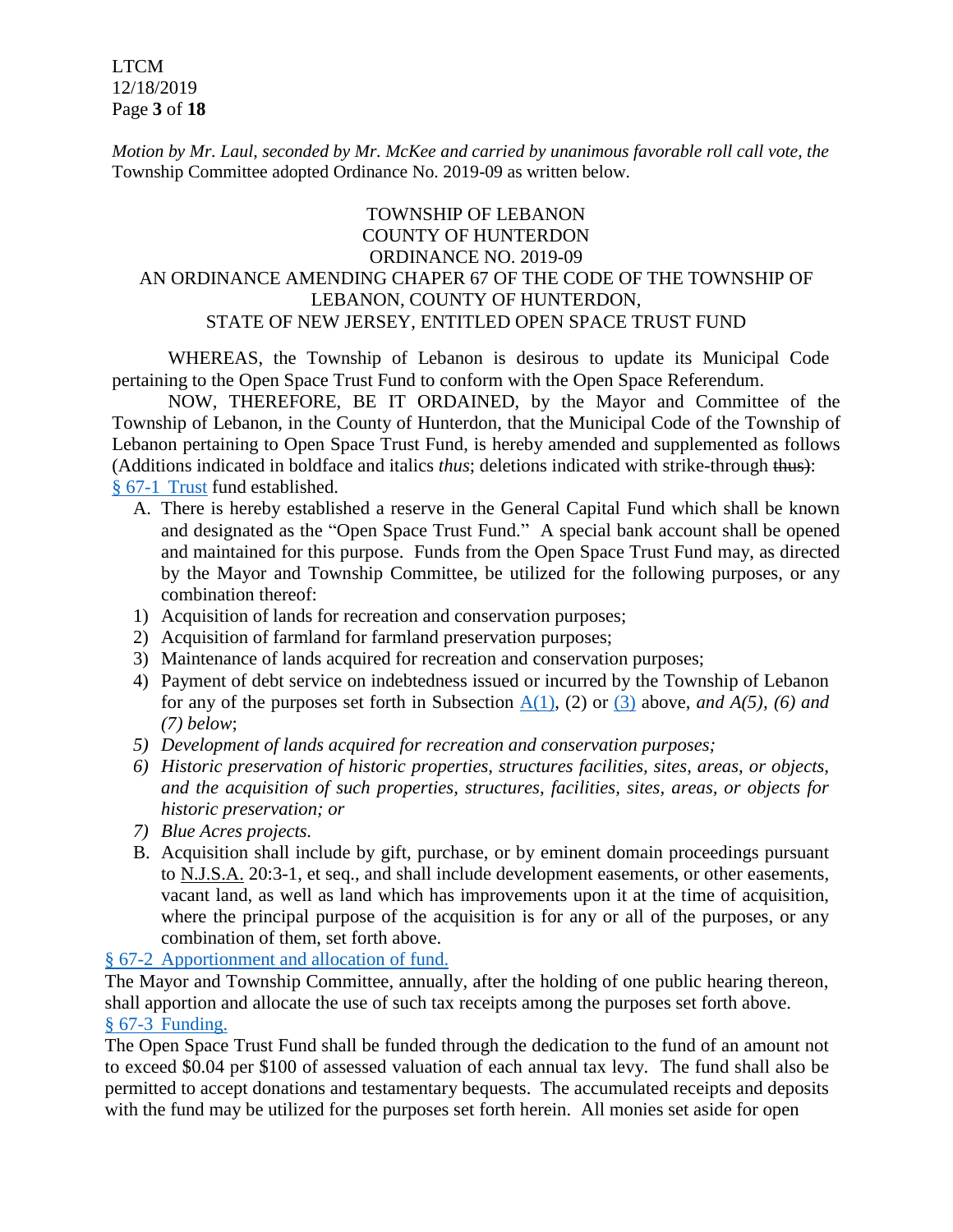LTCM 12/18/2019 Page **4** of **18**

space as of the effective date of this chapter shall be deposited in the fund.

§ 67-4 [Sale of property.](https://ecode360.com/print/LE2241?guid=15795428&children=true#15795436) 

- A. No property acquired with these funds shall be leased or sold, unless such action has been authorized by the Mayor and Township Committee in a manner as prescribed by law.
- B. The Mayor and Township Committee, after at least one public hearing thereon, and upon a finding that the purposes of this chapter might otherwise be better served or that any land acquired by the Township pursuant to this chapter is required for another public use, may, by ordinance, convey, through sale, exchange, transfer or other disposition, title to, or a lesser interest in, that land, provided that the Township shall replace any land conveyed under this section by land of at least equal fair market value and of reasonably equivalent usefulness, size quality and location to the land conveyed. Any money derived from the conveyance shall be deposited into the fund created hereunder.
- C. Any conveyance made pursuant to this section shall be made in strict accordance with the Local Lands and Buildings Law (N.J.S.A. 40A:12-1, et seq.). In the event of conveyance by exchange, the land or improvements thereon to be transferred to the trust shall be at least equal in fair market value and of reasonable equivalent usefulness, size, quality and location to the land or improvements transferred from the trust.

BE IT FURTHER ORDAINED that this amendment shall be effective upon the date of adoption.

# **Public Hearing – Ordinance 2019-10**

*Motion by Mr. Wunder, seconded by Mr. Laul and carried by unanimous favorable roll call vote, the* public hearing for Ordinance No. 2019-10 was opened.

There were no comments from the public.

*Motion by Mr. Laul, seconded by Ms. Koehler and carried by unanimous favorable roll call vote, the* public hearing for Ordinance No. 2019-10 was closed.

*Motion by Mr. Wunder seconded by Mr. Laul and carried by unanimous favorable roll call vote, the* Township Committee adopted Ordinance No. 2019-10 as written below.

# TOWNSHIP OF LEBANON COUNTY OF HUNTERDON ORDINANCE NO. 2019-10

AN ORDINANCE AMENDING THE LAND DEVELOPMENT ORDINANCE FOR THE TOWNSHIP OF LEBANON, COUNTY OF HUNTERDON, STATE OF NEW JERSEY, AND MORE SPECIFICALLY CHAPTER 230 (HIGHLANDS), CHAPTER 330 (LAND SUBDIVISION) AND CHAPTER 400 (ZONING) TO UPDATE STORMWATER MANAGEMENT STANDARDS TO MEET HIGHLANDS PLAN CONFORMANCE.

BE IT ORDAINED by the Township Committee of the Township of Lebanon, in the County of Hunterdon and State of New Jersey that:

SECTION 1. Section 230-3.2 entitled "Definitions" is hereby amended as follows: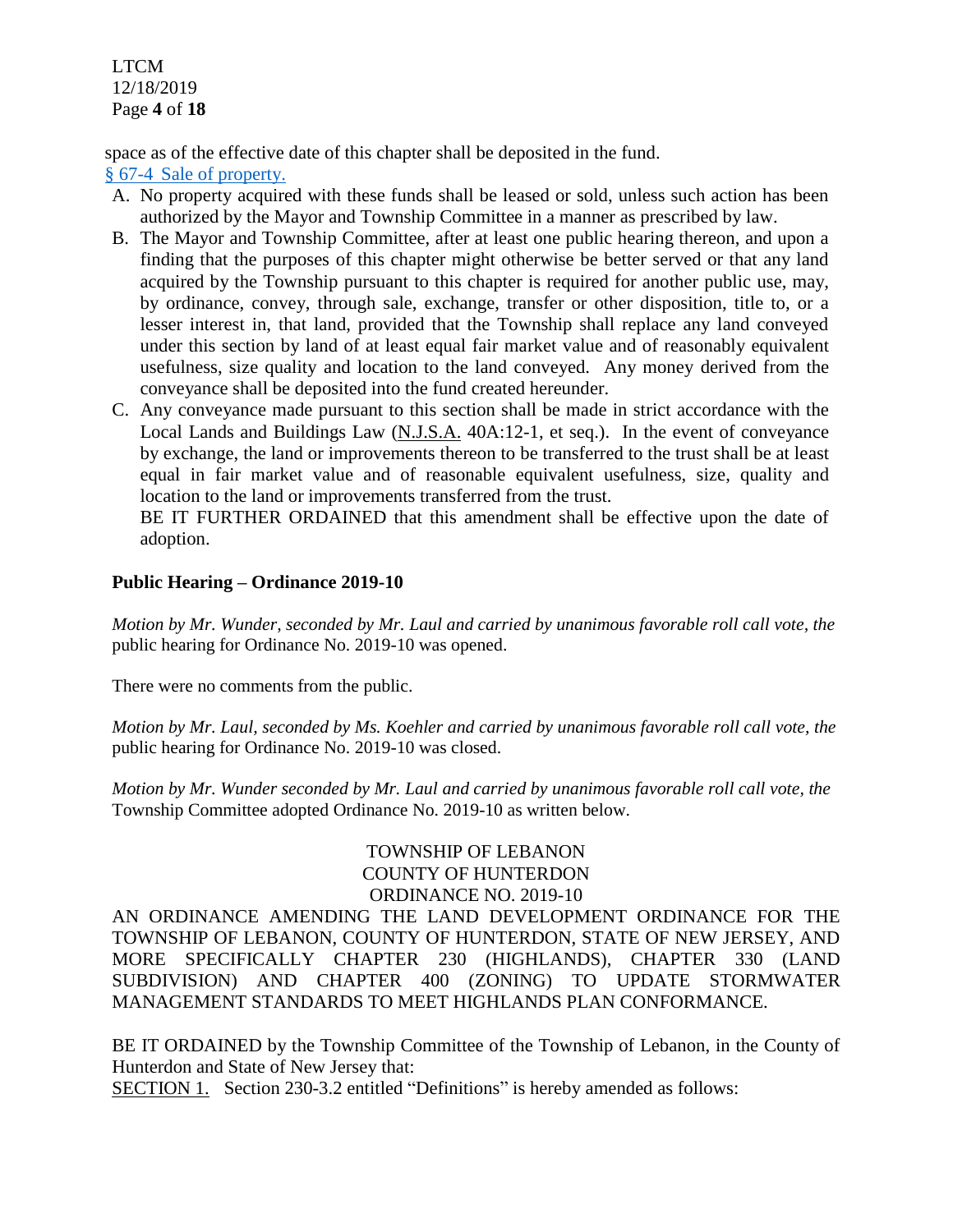LTCM 12/18/2019 Page **5** of **18**

1. The following definitions are added:

Carbonate Rock Area

An area where rock consisting chiefly of calcium and magnesium carbonates, such as limestone and dolomite, has been identified.

Maximum extent practicable

Designing stormwater management systems so that all reasonable opportunities for using non-structural stormwater practices are exhausted and a structural BMP is implemented only where absolutely necessary.

Mitigation

An action by an applicant providing compensation or offset actions for onsite stormwater management requirements where the applicant has demonstrated the inability or impracticality of strict compliance with the stormwater management requirements set forth in N.J.A.C. 7:8, in an adopted regional stormwater management plan, or in this local ordinance, and has received a waiver from strict compliance from the municipality. Mitigation shall include the implementation of the approved mitigation plan within the same drainage area where the subject project is proposed, or a contribution of funding toward a municipal stormwater control project, or provision for equivalent treatment at an alternate location, or any other equivalent water quality benefit as approved by the municipality.

Non-Exempt Project

Any project not eligible for an exemption from the Highlands Water Protection and Planning Act Rules, pursuant to N.J.A.C. 7:38-2.3.

Prime Ground Water Recharge Area

Lands with the best ground water recharge rates within a HUC14 subwatershed, as indicated by GSR-32 analysis, that provide the top forty percent (40%) of the total recharge volume for the subwatershed.

Redevelopment

Land-disturbing activity that results in the creation, addition, or replacement of impervious surface area on an already developed or disturbed site. Redevelopment includes, but is not limited to: the expansion of a building footprint, addition or replacement of a structure, replacement of impervious surface area that is not part of a routine maintenance activity, and land disturbing activities related to structural or impervious surfaces. It does not include routine maintenance to maintain original line and grade, hydraulic capacity, or original purpose of facility, nor does it include emergency construction activities required to immediately protect public health and safety.

Regional Master Plan

The Highlands regional master plan or any revision thereof adopted by the Highlands Water Protection and Planning Council pursuant to N.J.S.A. C.13:20-8.

# 2. The following definitions are deleted in their entirety and replaced with the following: Current Deficit Area

Any United States Geological Survey 14-digit Hydrologic Unit Code subwatershed area that is identified in the Highlands Regional Master Plan as having negative Net Water Availability, meaning that existing consumptive and depletive water uses exceed the capacity of the groundwater supply to sustain. **Disturbance**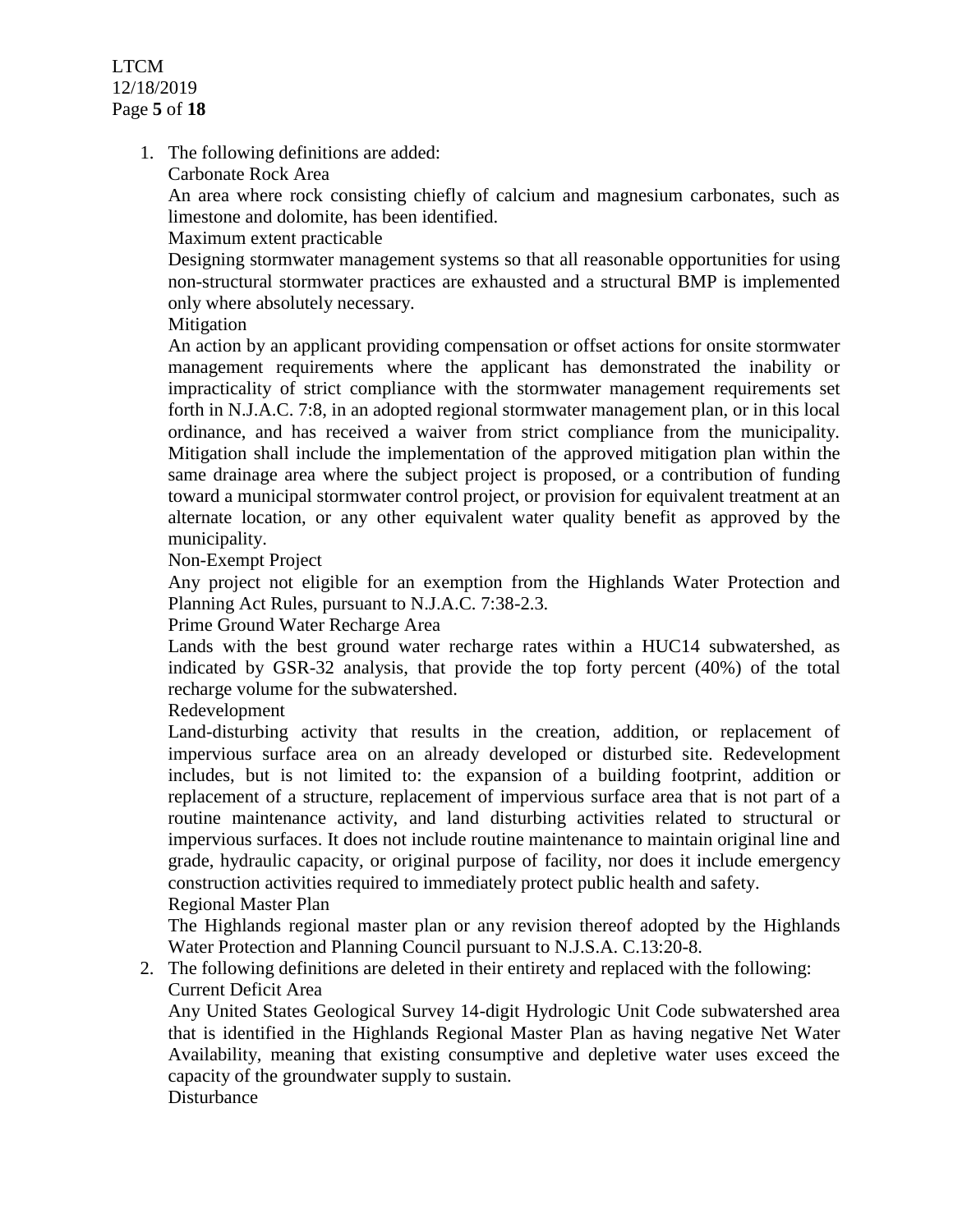The placement of impervious surface, the exposure or movement of soil or bedrock, or the clearing, cutting, or removing of vegetation.

Highlands Open Waters

All springs, wetlands, intermittent and ephemeral streams, perennial streams and bodies of surface water, whether natural or artificial, located wholly or partially within the boundaries of the Highlands Region, but shall not mean swimming pools.

Major development

Any development that provides for ultimately disturbing one or more acres of land or a cumulative increase in impervious surface by one-quarter acre or more. Disturbance for the purpose of this rule is the placement of impervious surface or exposure and/or movement of soil or bedrock or clearing, cutting, or removing of vegetation, or the redevelopment of previously developed sites.

- SECTION 2. Section 330-49 entitled "Stormwater Management" is hereby amended as follows: 1. Section 330-49(C)(6) entitled "Erosion Control, groundwater recharge, and runoff quantity standards" is deleted in its entirety and replaced with the following:
	- (6) Erosion Control, Groundwater Recharge and Runoff Quantity Standards

(a) This section contains minimum design and performance standards to control erosion, encourage and control infiltration and groundwater recharge, and control stormwater runoff quantity impacts of major development.

[1] The minimum design and performance standards for erosion control are those established under the Soil Erosion and Sediment Control Act, N.J.S.A. 4:24-39 et seq. and implementing rules.

[2] The minimum design and performance standards for groundwater recharge are as follows:

[a] The design engineer shall, using the assumptions and factors for stormwater runoff and groundwater recharge calculations at Section 330-49 D., demonstrate compliance with either [i] or [ii] below. Additional standards set forth in subsections [iii] and [iv] may apply as required.

[i] Demonstrate through hydrologic and hydraulic analysis that the site and its stormwater management measures maintain 100% of the average annual preconstruction groundwater recharge volume for the site; or

[ii] Demonstrate through hydrologic and hydraulic analysis that the increase of stormwater runoff volume from pre-construction to post-construction for the 2-year storm is infiltrated.

[iii] Non-Exempt Projects located in a Current Deficit Area: Where the project is located in a Current Deficit Area as identified in Exhibit A, the project shall demonstrate through hydrologic and hydraulic analysis that the site and its stormwater management measures provide for enhanced recharge standards set forth in [v] below.

[iv] Non-Exempt Projects located in a Prime Ground Water Recharge Area: Where the project is located in a Prime Ground Water Recharge Area as identified in Exhibit B, the following standards shall apply:

i. Where disturbance is permitted in accordance with this subsection, it shall be limited to no greater than 15% of the Prime Ground Water Recharge Area on the site and shall preferentially be sited on that portion of Prime Ground Water Recharge Area that has the lowest groundwater recharge rates.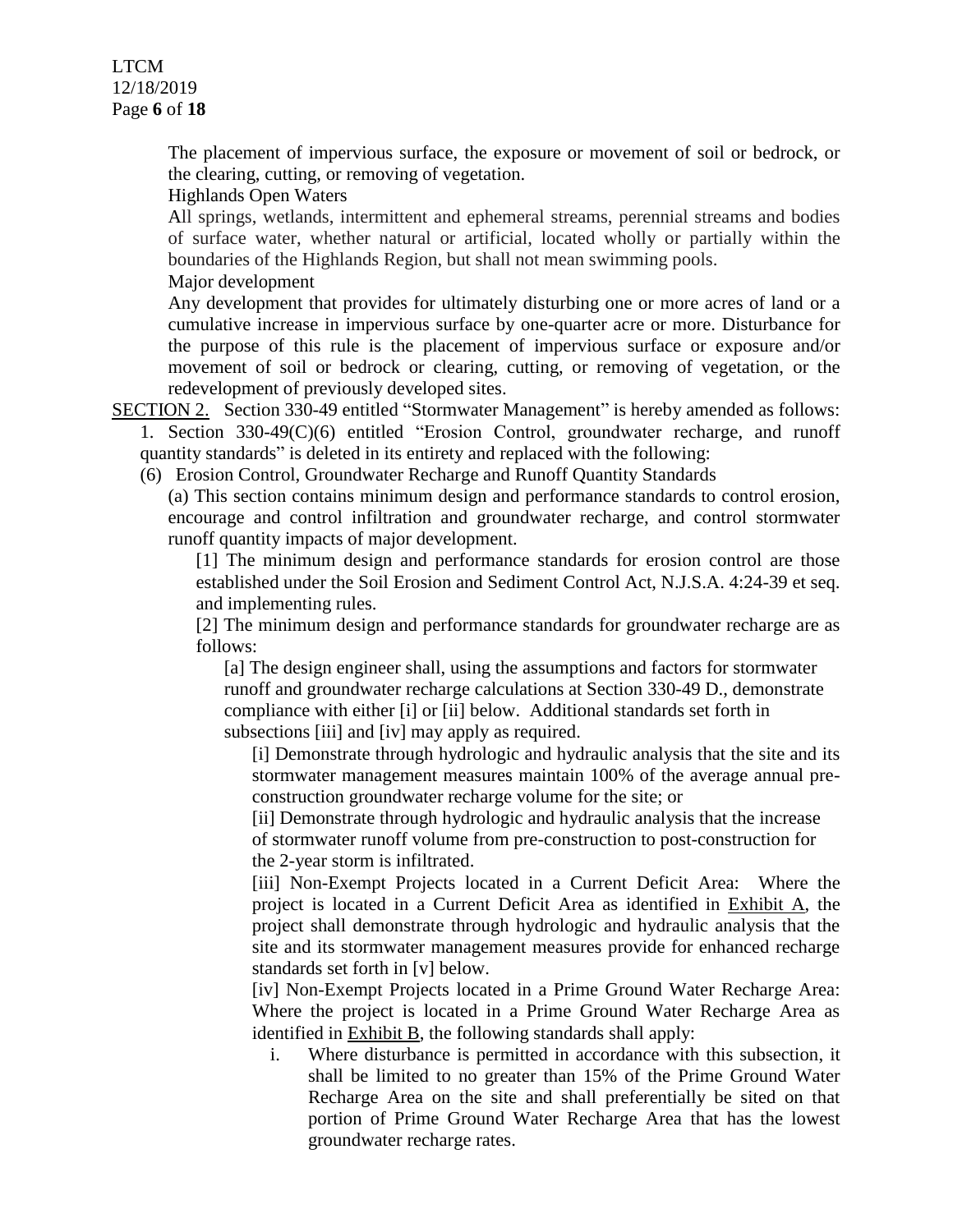ii. Where disturbance to the Prime Ground Water Recharge Area is permitted, the project shall demonstrate through hydrologic and hydraulic analysis that the site and its stormwater management measures provide for enhanced recharge standards set forth in [v] below.

[v] Enhanced Recharge Standards: Non-Exempt Projects that are subject to the enhanced recharge requirements by [iii] or [iv] above, shall apply the following standards, either:

- i. Recharge 125 percent of the percentage of the average annual preconstruction groundwater recharge volume for the site; or
- ii. In addition to complying with the infiltration requirements of Section 330-  $49(6)(a)[2]$ , retain on-site with no discharge, the Stormwater Quality Design Volume (SWQDV), defined as the runoff from the 1.25-inch, 2-hour rainfall event. Where meeting the infiltration requirement will not result in retention of the full SWQDV, the major development shall retain any additional volume to meet the requirements of this section through additional infiltration, or through evapotranspiration or capture and on-site re-use of rainfall.

[b] This groundwater recharge requirement does not apply to projects subject to below.

[c] The following types of stormwater shall not be recharged:

[1] Stormwater from areas of high pollutant loading. High pollutant loading areas are areas in industrial and commercial developments where solvents and/or petroleum products are loaded/unloaded, stored, or applied, areas where pesticides are loaded/unloaded or stored; areas where hazardous materials are expected to be present in greater than 'reportable quantities' as defined by the United States Environmental Protection Agency (EPA) at 40 CFR 302.4; areas where recharge would be inconsistent with Department approved remedial action work plan or landfill closure plan and areas with high risks for spills of toxic materials, such as gas stations and vehicle maintenance facilities; and

[2] Industrial stormwater exposed to "source material". "Source material" means any material(s) or machinery, located at an industrial facility, that is directly or indirectly related to process, manufacturing or other industrial activities, which could be a source of pollutants in any industrial stormwater discharge to groundwater. Source materials include, but are not limited to, raw materials; intermediate products; final products; waste materials; by-products; industrial machinery and fuels, and lubricants, solvents, and detergents that are related to process, manufacturing, or other industrial activities that are exposed to stormwater.

[3] Carbonate Rock Areas, where surficial or subsurface karst features have been identified and recharge facilities cannot be designed in a manner that would eliminate the concentrated subsurface release of stormwater. *(Note: the mere presence of carbonate bedrock does not constitute a karst feature).*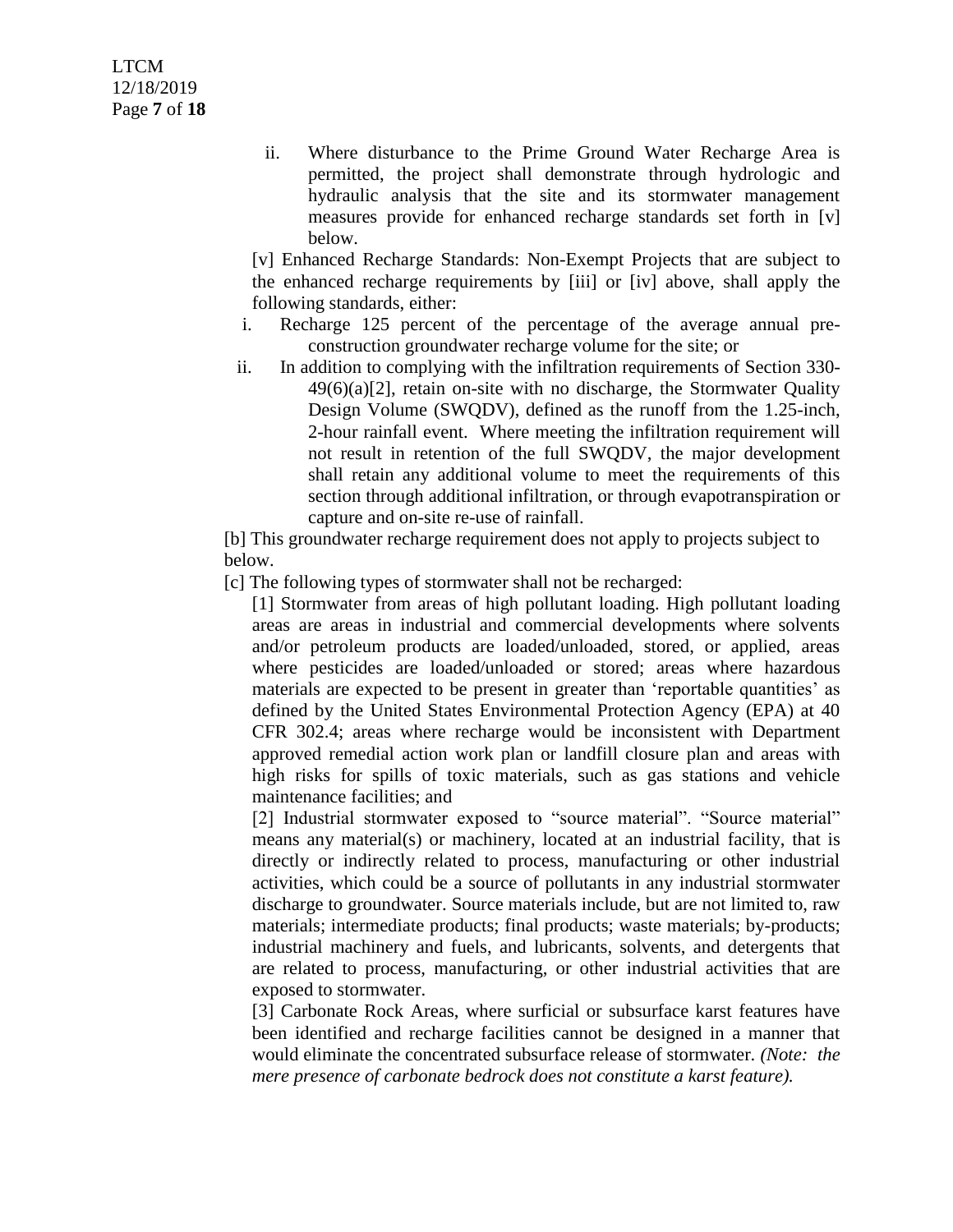[d] The design engineer shall assess the hydraulic impact on the groundwater table and design the site so as to avoid adverse hydraulic impacts. Potential adverse hydraulic impacts include, but are not limited to, exacerbating a naturally or seasonally high water table so as to cause surficial ponding, flooding of basements, or interference with the proper operation of subsurface sewage disposal systems and other subsurface structures in the vicinity or downgradient of the groundwater recharge area.

[e] Mitigation Required for Non-Exempt Projects: In lieu of on-site recharge, the applicant shall be responsible for providing mitigation of the groundwater recharge volume in the required amount. The applicant should provide mitigation, within the following areas, in order of priority:

- [1] the same development site where feasible;
- [2] the same HUC14 subwatershed, or
- [3] an interrelated HUC14 subwatershed where no feasible option exists in the same HUC14 subwatershed.

If none of the above options are feasible or achievable, then the applicant shall comply with the mitigation requirements set forth in paragraph 8.

2. Section 330-49(C)(8) entitled "Mitigation required for non-exempt projects" is added as follows:

(8) Mitigation Required for Non-Exempt Projects: A waiver from strict compliance with the requirements of the Municipal Stormwater ordinance shall be approved by the municipality only in those cases where an applicant has demonstrated the inability to strictly comply with any standard of the municipal stormwater ordinance. A waiver from strict compliance for such projects can only be obtained if the applicant agrees to undertake a suitable mitigation measure identified in the mitigation section of the municipality's Stormwater Management Plan. In such cases, the applicant must submit a mitigation plan detailing how the project's failure to strictly comply will be compensated. In cases where a waiver is granted, an applicant should provide mitigation, if possible and/or practical, within the same drainage area within which the subject project is proposed, or contribute funding toward a municipal stormwater control project, or provide for equivalent treatment at an alternate location, or provide for another equivalent water quality benefit, in lieu of implementing the required stormwater control measures on their specific site.

SECTION 3. All Ordinances and parts of Ordinances inconsistent herewith are hereby repealed. SECTION 4. This Ordinance shall take effect following passage and publication in accordance with the laws of the State of New Jersey.

## **RESOLUTIONS**

## **Resolution No. 100-2019 – Accepting Police Chief Gale's Resignation**

*Motion by Ms. Koehler, seconded by Mr. Laul and carried by unanimous favorable roll call vote,* the Township Committee approved Resolution No. 100-2019 as written below.

> TOWNSHIP OF LEBANON HUNTERDON COUNTY, NEW JERSEY RESOLUTION 100-2019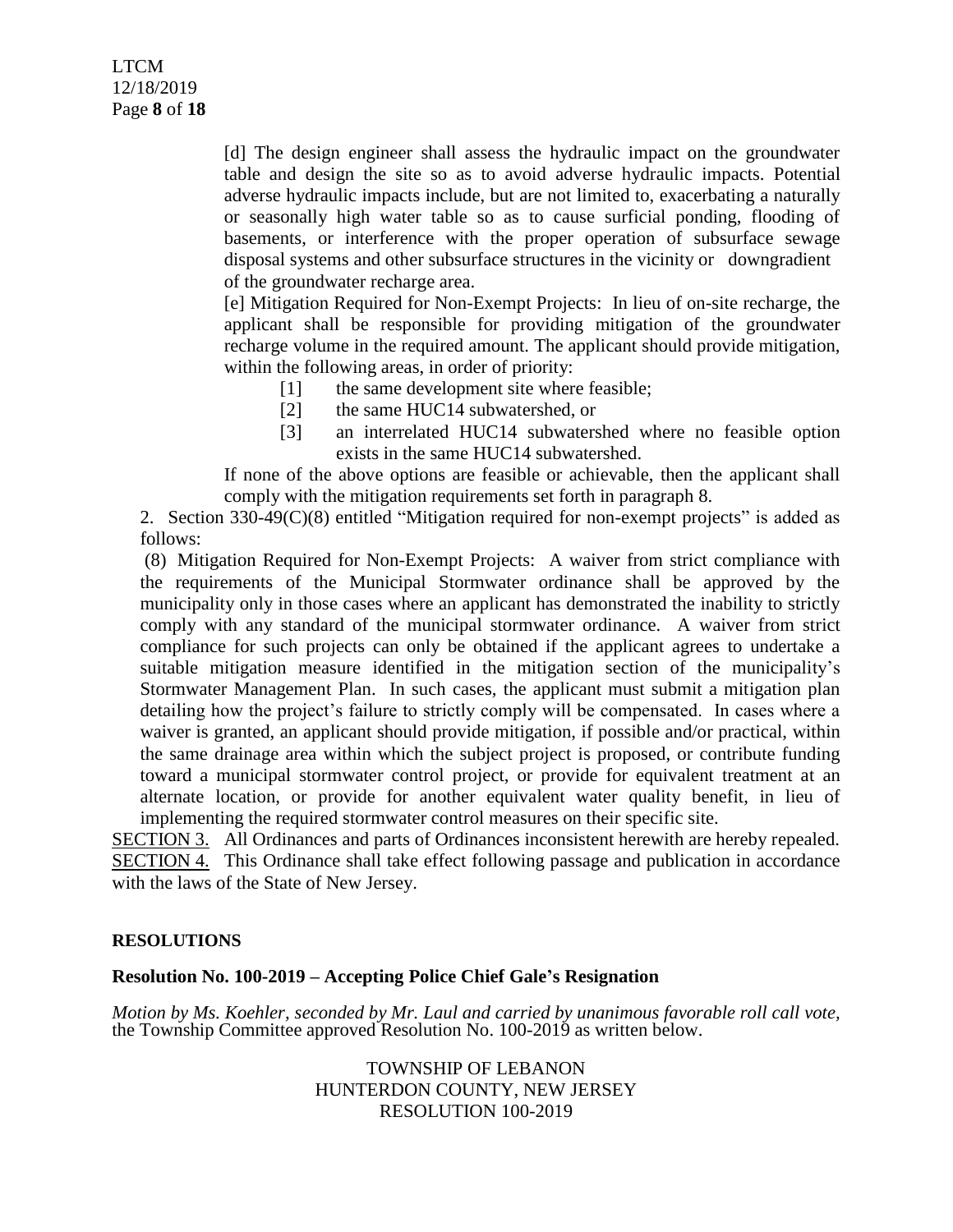#### RESOLUTION ACCEPTING RESIGNATION OF POLICE CHIEF, JACK GALE

WHEREAS, Police Chief, Jack Gale, has submitted his resignation in writing on December 18, 2019, a copy of which is attached hereto.

NOW THEREFORE BE IT RESOLVED, the Township Committee of the Township of Lebanon and the Lebanon Township Police Department accept the resignation of Chief Gale with appreciation for his 25 years of service to the Township and wish him well.

## **Resolution No. 101-2019 – Appointing Police Chief Erik Rautenberg/Execute Contract**

*Motion by Mr. Laul, seconded by Ms. Koehler and carried by unanimous favorable roll call vote,* the Township Committee approved Resolution No. 101-2019 as written below.

## TOWNSHIP OF LEBANON HUNTERDON COUNTY, NEW JERSEY RESOLUTION 101-2019 RESOLUTION APPOINTING CHIEF OF POLICE, ERIK K. RAUTENBERG

WHEREAS, the Township Committee of the Township of Lebanon and the Lebanon Township Police Department shall require the services of a Chief of Police, as defined in Ordinance §77-2; and

WHEREAS, pursuant to Ordinance §77-24, the Chief of Police Appointment Committee has reviewed Erik K. Rautenberg's application, qualifications, and all other relevant documentation, and has found them all to be acceptable; and

WHEREAS, the Township Committee has conducted interviews to fill the position of Chief of Police; and

WHEREAS, it has been determined based upon said interviews and the recommendation of the Chief of Police Appointment Committee that Erik K. Rautenberg is qualified for that position.

NOW, THEREFORE, BE IT RESOLVED by the Township Committee of the Township of Lebanon, County of Hunterdon and State of New Jersey, that effective December 31, 2019, at 5:01pm, Erik K. Rautenberg be promoted and appointed as Chief of Police of the Lebanon Township Police Department.

NOW, THEREFORE, BE IT FURTHER RESOLVED by the Township Committee of the Township of Lebanon, County of Hunterdon and State of New Jersey, that the Mayor and Clerk are authorized to execute the services Memorandum of Agreement between the Township of Lebanon and Police Chief Erik K. Rautenberg, attached hereto.

## **Resolution No. 102-2019- Approving PBA Contract**

*Motion by Mr. Laul, seconded by Mr. McKee and carried by unanimous favorable roll call vote,* the Township Committee approved Resolution No. 102-2019 as written below.

> TOWNSHIP OF LEBANON HUNTERDON COUNTY, NEW JERSEY RESOLUTION NO. 102-2019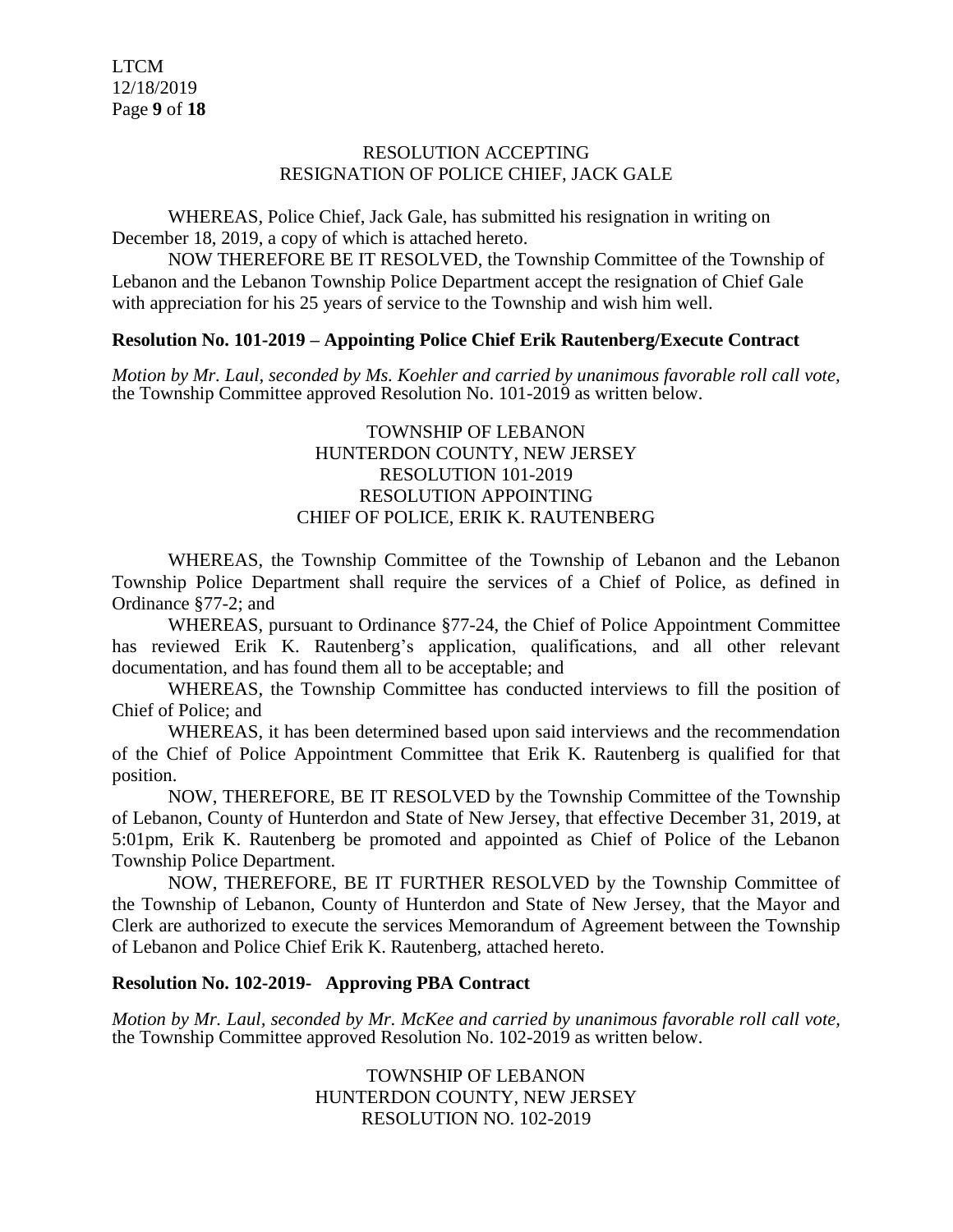## RESOLUTION AUTHORIZING THE EXECUTION OF A COLLECTIVE BARGAINING AGREEMENT BETWEEN THE TOWNSHIP OF LEBANON AND PBA LOCAL 386

WHEREAS the Township of Lebanon (the "Township") and PBA Local 386, Lebanon Township Unit (the "Union") have engaged in collective bargaining pursuant to N.J.S.A. 34:13A-1 *et. seq.*; and

WHEREAS, the Township and the Union have negotiated the terms of a Collective Bargaining Agreement; and

WHEREAS, the Township desires to enter into a Collective Bargaining Agreement with the Union for the years 2019–2021; and

WHEREAS, the Mayor and Committee have reviewed the Collective Bargaining Agreement and find that it is in the best interests of the Township to enter into the Collective Bargaining Agreement.

NOW, THEREFORE, BE IT RESOLVED, by the Mayor and Committee of the Township of Lebanon, County of Hunterdon, New Jersey, that the Mayor be and is hereby authorized to execute on behalf of the Township the Collective Bargaining Agreement with PBA Local 386, Lebanon Township Unit.

## **Resolution No. 103-2019 – Approving DPW Manager Contract**

*Motion by Mr. Laul, seconded by Mr. McKee and carried by unanimous favorable roll call vote,* the Township Committee approved Resolution No. 103-2019 as written below.

Mr. Wunder provided his views on Resolution's No. 103-2019 and 105-2019. Discussion was held.

## TOWNSHIP OF LEBANON HUNTERDON COUNTY, NEW JERSEY RESOLUTION NO. 103-2019 RESOLUTION AUTHORIZING THE EXECUTION OF A MODIFIED EMPLOYMENT AGREEMENT BETWEEN THE TOWNSHIP OF LEBANON AND WARREN GABRIEL, CERTIFIED PUBLIC WORKS MANAGER

WHEREAS the Township of Lebanon (the "Township") and Warren Gabriel (Gabriel), Certified Public Works Manager have engaged in employment contract negotiations; and

WHEREAS, the Township and Gabriel have negotiated the terms of a contract, a copy of which is attached to this Resolution; and

WHEREAS, the Township desires to enter into a Modified Employment Agreement with Gabriel; and

WHEREAS, the Mayor and Committee have reviewed Employment Agreement and find that it is in the best interests of the Township to enter into the Agreement.

NOW, THEREFORE, BE IT RESOLVED, by the Mayor and Committee of the Township of Lebanon, County of Hunterdon, New Jersey, that the Mayor be and is hereby authorized to execute on behalf of the Township the Modified Employment Contract with Warren Gabriel, DPW Manager, that is attached hereto.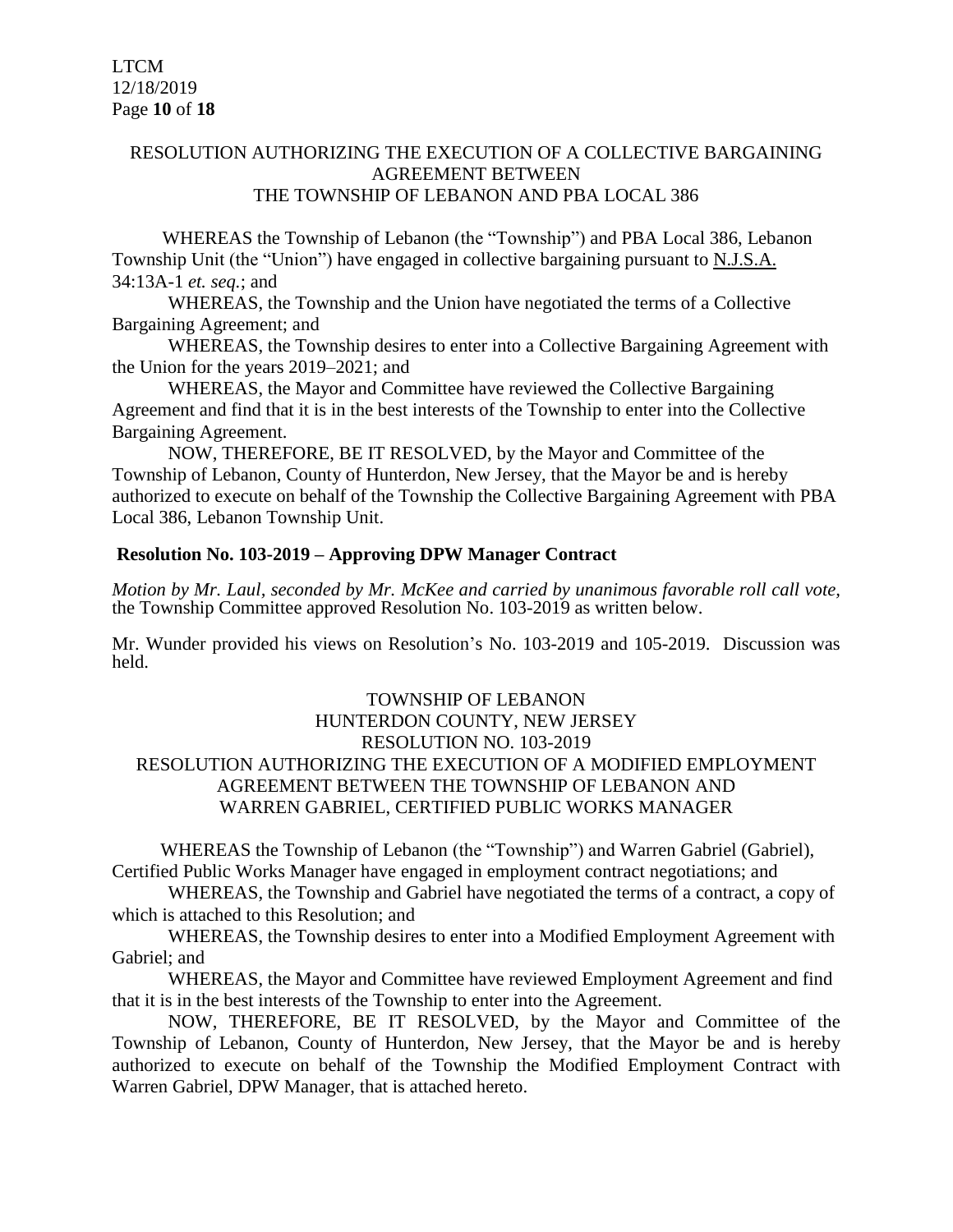LTCM 12/18/2019 Page **11** of **18**

## **Resolution No. 104-2019 – Approving Municipal Clerk Contract**

*Motion by Mr. McKee, seconded by Mr. Laul and carried by unanimous favorable roll call vote,* the Township Committee approved Resolution No. 104-2019 as written below.

## TOWNSHIP OF LEBANON HUNTERDON COUNTY, NEW JERSEY RESOLUTION NO. 104-2019 RESOLUTION AUTHORIZING THE EXECUTION OF A MODIFIED EMPLOYMENT AGREEMENT BETWEEN THE TOWNSHIP OF LEBANON AND KAREN SANDORSE, TOWNSHIP CLERK

 WHEREAS the Township of Lebanon (the "Township") and Karen Sandorse (Sandorse), Township Clerk have engaged in employment contract negotiations; and

WHEREAS, the Township and Sandorse have negotiated the terms of a contract; and

WHEREAS, the Township desires to enter into a Modified Employment Agreement with Sandorse; and

WHEREAS, the Mayor and Committee have reviewed the Employment Agreement and find that it is in the best interests of the Township to enter into the Agreement.

NOW, THEREFORE, BE IT RESOLVED, by the Mayor and Committee of the Township of Lebanon, County of Hunterdon, New Jersey, that the Mayor be and is hereby authorized to execute on behalf of the Township the Modified Employment Contract with Karen Sandorse, Township Clerk.

## **Resolution No. 105-2019 - CWA tabled to Executive Session. No action is anticipated.**

## **Resolution No. 106-2019 - Extending Interlocal Services Agreement for QPA**

*Motion by Mr. Laul, seconded by Mr. Wunder and carried by unanimous favorable roll call vote,* the Township Committee approved Resolution No. 106-2019 as written below.

## TOWNSHIP OF LEBANON COUNTY OF HUNTERDON STATE OF NEW JERSEY RESOLUTION NO. 106-2019 A RESOLUTION EXTENDING A SHARDED SERVICES AGREEMENT WITH HOLLAND TOWNSHIP FOR QUALIFIED PURCHASING AGENT SERVICES

WHEREAS, the New Jersey Uniform Shared Services and Consolidated Act (N.J.S.A. 40A:65- 1, *et seq.)* authorizes shared services between municipalities; and

WHEREAS, Lebanon Township has a need for the services of a Qualified Purchasing Agent during the 2020 year; and

WHEREAS, on November 7, 2018, Lebanon Township entered into a Shared Services Agreement with Holland Township for the services of a Qualified Purchasing Agent in accordance with the terms and conditions contained in a Shared Services Agreement; and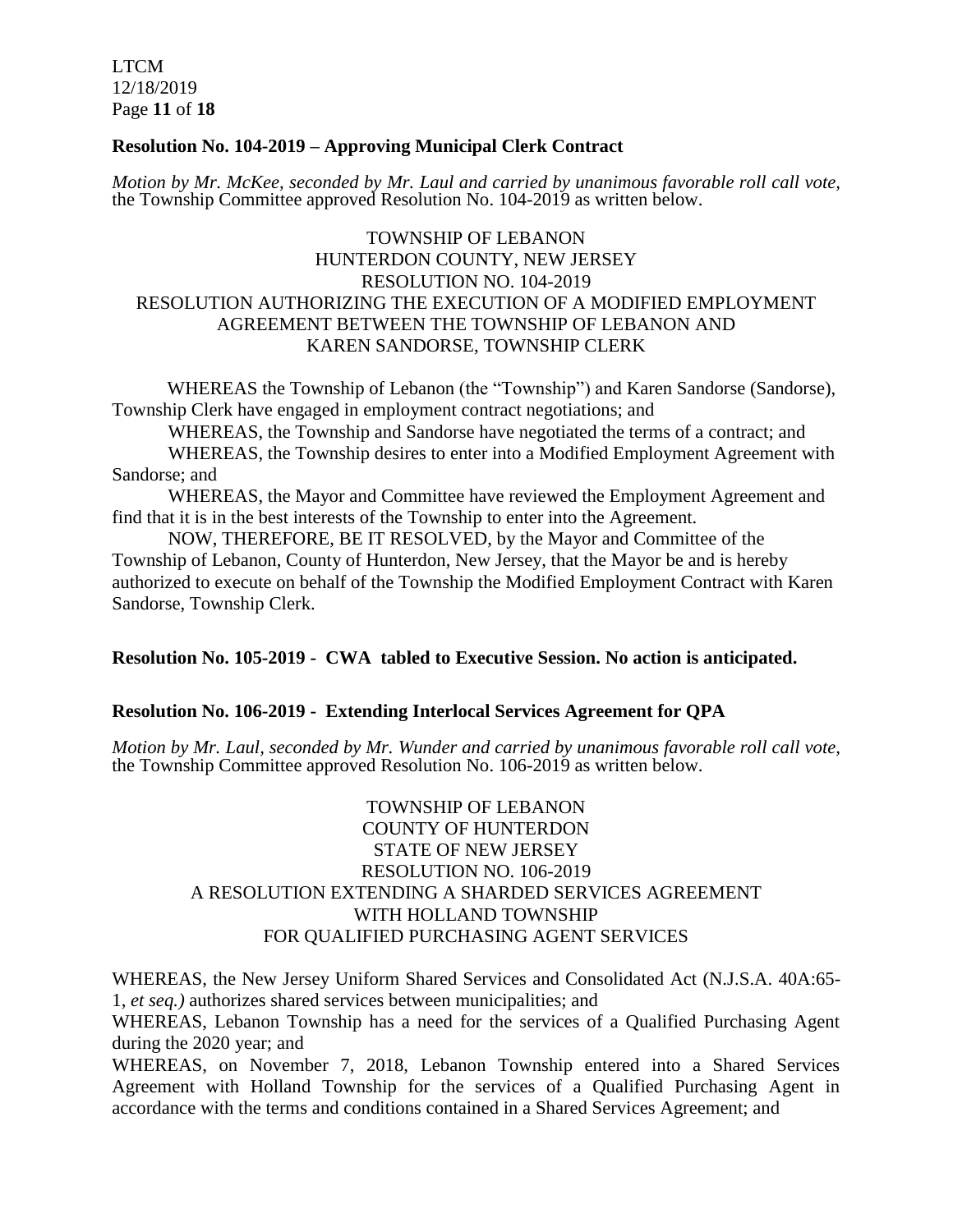LTCM 12/18/2019 Page **12** of **18**

WHEREAS, the Agreement established a fourteen-month term expiring on December 31, 2019 with the option to extend the Agreement for one additional term, of one year, ending on December 31, 2020; and

WHEREAS, Lebanon Township and Holland Township desire to extend the 2018-2019 Shared Services Agreement though the 2020 year.

NOW, THEREFORE, BE IT RESOLVED, by the Township Committee of the Township of Township, in the County of Hunterdon, State of New Jersey that the Township of Lebanon hereby extends the Shared Services Agreement for the services of a Qualified Purchasing Agent as set forth in the 2018-2019 Shared Services Agreement through December 31, 2020.

## **Resolution No. 107-2019 - Transfers**

*Motion by Mr. Laul, seconded by Ms. Koehler and carried by unanimous favorable roll call vote,* the Township Committee approved Resolution No. 107-2019 as attached.

> TOWNSHIP OF LEBANON COUNTY OF HUNTERDON STATE OF NEW JERSEY RESOLTUION NO. 107-2019 SALARIES

## **Resolution No. 108-2019 – Return Overpayment of 2019 Taxes**

*Motion by Mr. Laul, seconded by Ms. Koehler and carried by unanimous favorable roll call vote,* the Township Committee approved Resolution No. 108-2019 as attached

## TOWNSHIP OF LEBANON COUNTY OF HUNTERDON STATE OF NEW JERSEY RESOLUTION NO. 108-2019 RETURN OVERPAYMENT 2019 TAXES

WHEREAS there exists overpayments for 2019 taxes due to exempt status for the following Blocks and Lots and,

WHEREAS the Tax Collector wishes to clear these credits for 2019,

THEREFORE BE IT RESOLVED that the Treasurer be authorized to prepare and the Mayor, Treasurer and Clerk be authorized to sign refund checks for the following amounts and that these checks be mailed to:

| $\bullet$ | Hunterdon Co Edu Services Comm<br>37 Hoffman's Crossing Road | 16/16               | 5,559.28 |
|-----------|--------------------------------------------------------------|---------------------|----------|
|           | Califon NJ 07830                                             |                     |          |
| $\bullet$ | State of New Jersey DEP                                      | 16/67 & 16/67 Q0231 | 27.53    |
|           | 501 East State Street                                        |                     |          |
|           | Trenton NJ 08636                                             |                     |          |
| $\bullet$ | County of Hunterdon                                          | 51/1 & 51/1X        | 5,090.97 |
|           | PO Box 2900                                                  |                     |          |
|           | Flemington NJ 08822                                          |                     |          |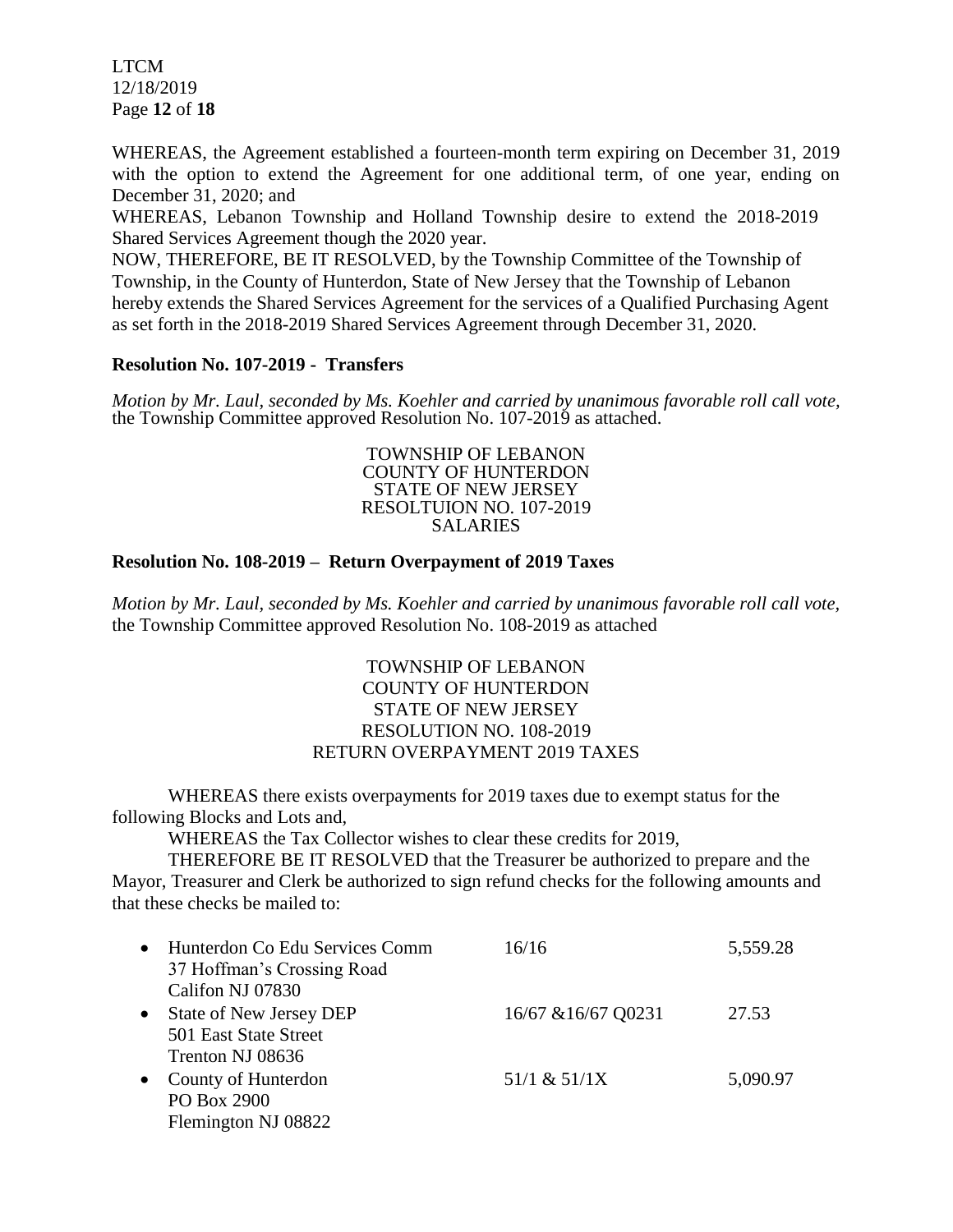LTCM 12/18/2019 Page **13** of **18**

## **OLD BUSINESS**

## **Mr. & Mrs. Harlin Parker – Request for Trailer Approval Extension**

Mrs. Parker stated that the framing for the house is almost complete; however, with the bad weather, the roofers have not been able to work. No work has been done in more than 10 days. Mr. Parker said that there is more assembly required but they are moving along.

*Motion by Mr. Laul, seconded by Ms. Koehler and carried by unanimous favorable roll call vote,* the Township Committee approved a ninety-day extension for the Parker's to live in a trailer on their property during the construction of their home.

## **January 2020 Meeting**

Mayor Schmidt suggested that due to the Reorganization Meeting being held on January 7, 2020 it would make better sense to hold the second meeting in January on January 22, 2020, two weeks later. The Committee agreed with the Mayor's suggestion.

## **ADMINISTRATOR UPDATE**

Mr. Barberio said that he will be meeting with the Risk Manager to discuss a Policies and Procedures Manual for the Township. He will then need to work with a labor attorney to finalize it. Mr. Barberio is hoping to have the Manual completed by January or February. Once the manual is finished trainings will be provided for all Township individuals; the Township Committee, employees, standing committees and volunteers.

Mr. Barberio informed the Committee that he attended the Historian's meeting. As Business Administrator he will be visiting all of the standing committee meetings and the members can address him with any concerns that they have.

Mr. Barberio stated that the Purchasing Manual will be done shortly and he will be forwarding on to the Township Attorney for review. Once approved, the Manuals will be provided to the Township Committee, standing committees and employees.

Mr. Barberio noted that the Boiler Plate, Request for Proposal packet, is almost complete. It will be going to the attorney for review also.

Mr. Barberio stated that he spoke with the DPW Manager and he has received two employment applications and he would like to move forward with interviews and the hiring process. The Committee decided that Mr. Gabriel can conduct interviews and provide Mr. Barberio with his recommendations. Mr. Barberio will then bring to Township Committee at the next possible meeting.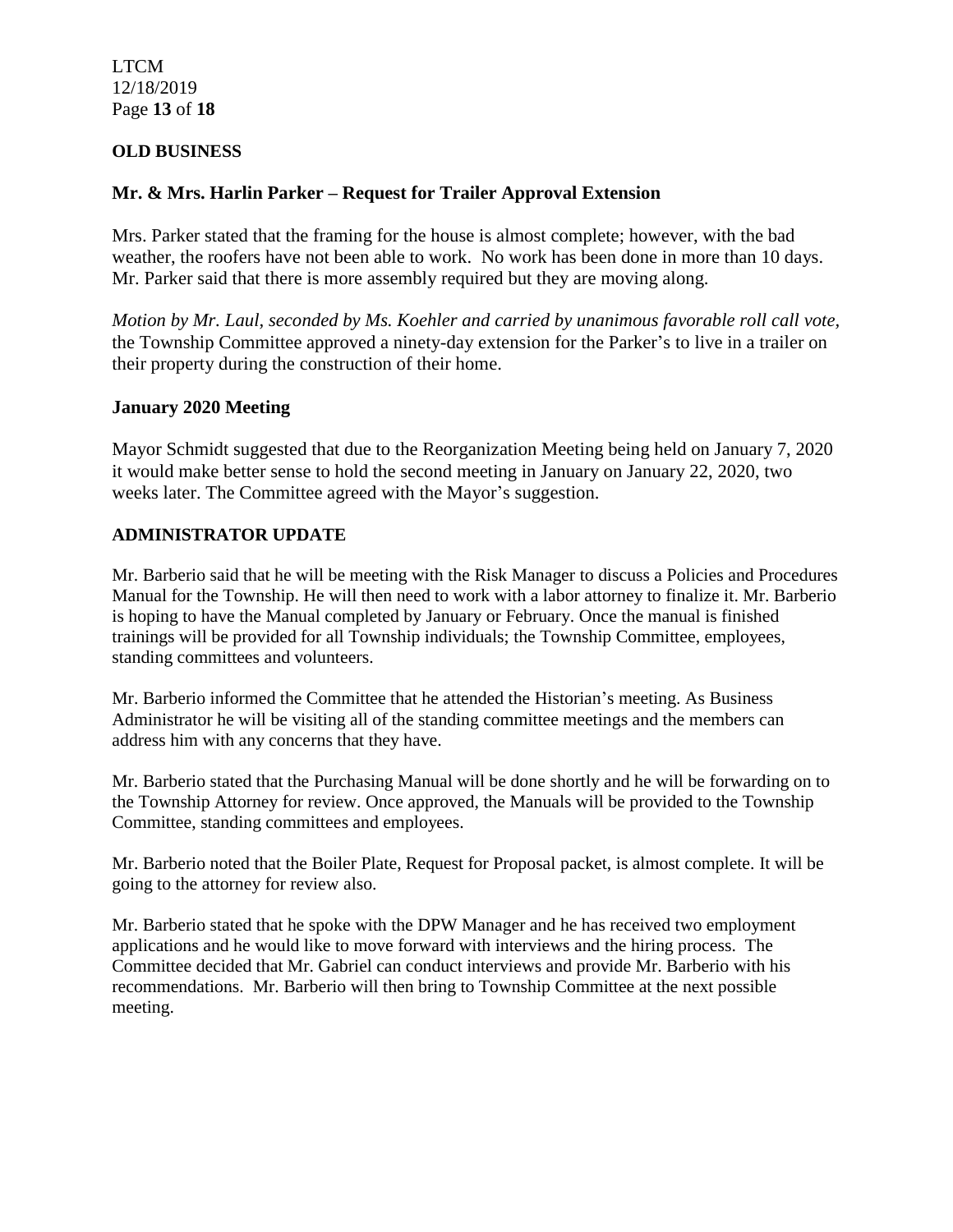LTCM 12/18/2019 Page **14** of **18**

#### **NEW BUSINESS**

## **Bunnvale Engineering SOW**

The Township Engineer provided a Statement of Work (SOW) related to the drainage work that needs to be done at the Library. The SOW is required to receive reimbursement from the Highlands for a Stormwater Planning Grant Program. The proposed work consists of Wetlands identification work at a cost of \$4000.00, the Surveying of the Bunnvale Library Property at a cost of \$3500.00 and to develop the Stormwater Management Improvement and Future Parking Lot Expansion Plan at a cost of \$3500.00 for a total reimbursement of \$11,000.00 through the Highlands Grant. Mayor Schmidt noted that he was advised by Engineer Risse that the work should be completed by mid- summer 2020.

*Motion by Mr. Wunder, seconded by Mr. Laul and carried by unanimous favorable roll call vote,* the Township Committee approved the Bunnvale Library SOW relating to the Highlands Stormwater Planning Grant Program as prepared by the Township Engineer.

## **Museum Electrical Work**

Mayor Schmidt stated that since the addition at the Museum is completed there are ceiling lights and ceiling fans that are not being used which need to be removed and capped off. There will be track lighting purchased by the Township at a later date. Baseboard heaters will be removed and capped off and electrical receptacles will be installed.

Three proposals were received with the lowest being from Bill Hodge Electrical in the amount of \$4345.00. Funding for the work will come from Capital Improvement.

*Motion by Mr. Laul, seconded by Mr. McKee and carried by favorable roll call vote, the* Township Committee approved the quote received from Bill Hodge Electrical Contractor Inc. at the cost of \$4345.00 for electrical work to be done at the Museum. AYES: Koehler, Laul, McKee Schmidt ABSTAIN: Wunder

## **Waste and Recycling Contract**

Mr. Laul stated that it has been more than five years since recycling has been reviewed in the Township. Mr. Laul said that having the 30-yard dumpster the  $3<sup>rd</sup>$  Saturday of each month does not work for a few reasons. If the dumpster becomes wet due to the weather it cannot be recycled and is taken to the dump. Mr. Laul stated that an 8-yard dumpster, with a lid, can be placed at the municipal office and picked up weekly. Mr. Laul also noted that people place bulk waste in the 30-yard dumpster and this may be avoided with the 8-yard.

Mr. Laul stated that the 8-yard garbage dumpster in the Park does not get used for half of the year. This dumpster is being used for bulk items also. Mr. Laul suggested that the municipal building dumpster be increased in size and to remove the dumpster from the park.

DPW Manager stated that his concern is that those using the Park will not bring their garbage to the Municipal Office and will instead leave it in the Park. He also noted that he is concerned that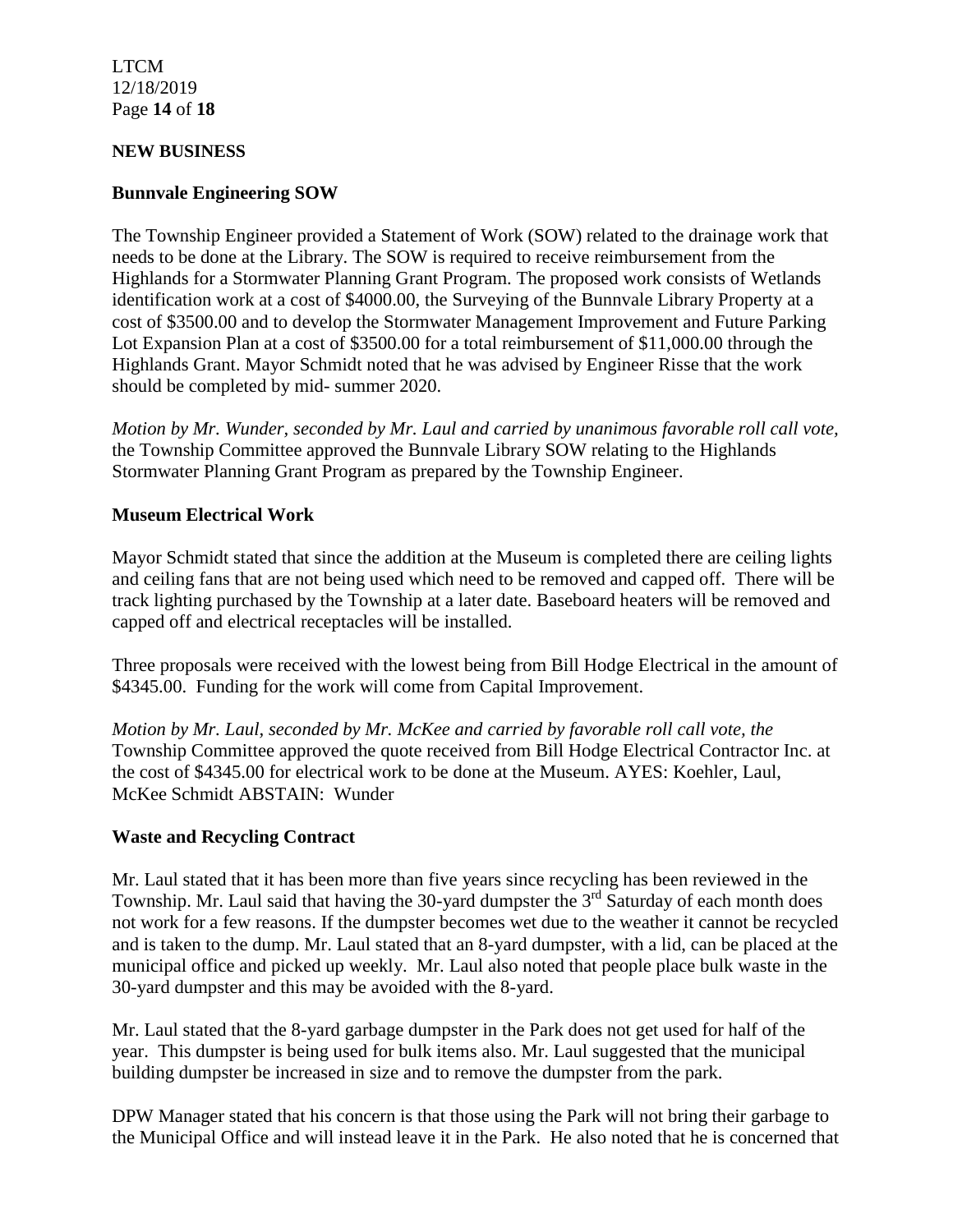LTCM 12/18/2019 Page **15** of **18**

residents will use the recycling dumpster at the Municipal Office for garbage if the other dumpster is full.

Mayor Schmidt said that it appears that the proposal will reduce costs for garbage and recycling and operationally it sounds like it may be a good alternative.

Mr. Laul stated that if it does not seem to work out, then a 4-yard dumpster can be placed in the Park for a few months out of the year.

Recycling Coordinator JoAnn Fascenelli attempted to receive quotes from four vendors; however, only two responded. Republic Services provided the lowest quote based on the proposal.

*Motion by Mr. McKee, seconded by Ms. Koehler and carried by favorable roll call vote, the* Township Committee awarded the contract to Republic Services for the placement of 2/8-yard dumpsters at the Municipal Office. One dumpster is for garbage and one for recycling and will be picked up on a weekly basis. There will no longer be a dumpster located in the Park. AYES: Koehler, Laul, McKee Schmidt ABSTAIN: Wunder

## **Police Chief Request to Purchase Duty Ammo/Qualification**

*Motion by Mr. Laul, seconded by Ms. Koehler and carried by unanimous favorable roll call vote,* the Township Committee approved the purchase of Duty Ammo from Hackettstown Firearm Storage at \$1885.80.

## **Accepting Resignation of the Tax Collector**

*Motion by Mr. Wunder, seconded by Mr. Laul and carried by unanimous favorable roll call vote,* the Township Committee accepted the Tax Collector's resignation with regrets.

## **Construction Department**

Mr. Wunder asked for a way to have better communication with the Construction Department, possibly through the Township Administrator.

## **PRESENTATION OF VOUCHERS**

Committee Members provided a description of vouchers exceeding \$1000.00.

*Motion by Mr. Laul, seconded by Mr. Wunder and carried by unanimous favorable roll call vote, the* Township Committee approved the December 18, 2019 bill list in the amount \$124,538.42.

## **CORRESPONDENCE**

- a. Tax Collector's Report for the Month of November
- b. Planning Board Clerk Memo 2020 Terms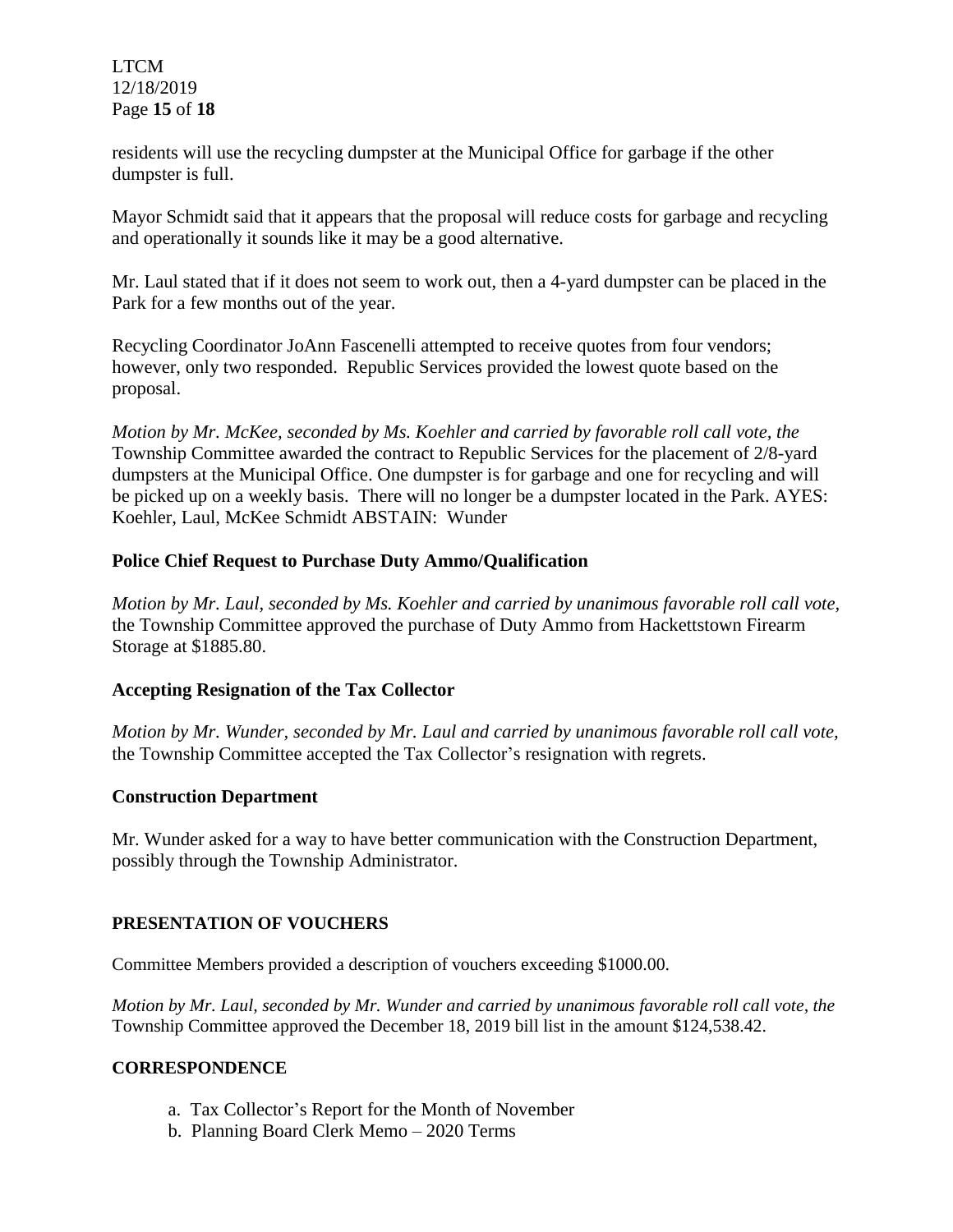## LTCM 12/18/2019 Page **16** of **18**

## **PUBLIC COMMENTS**

*Motion by Ms. Koehler, seconded by Mr. Laul and carried by unanimous favorable roll call vote, the* Township Committee opened the Public Comment portion of the meeting at 7:59 p.m.

Ms. Kathy Koch suggested that the Township provide the option to have tax payments withdrawn automatically from the Taxpayers bank accounts as a convenience to the residents. She had this option where she lived prior and found it to be convenient.

Ms. Koch complimented the Committee on hiring Professional Property Appraisers for the Township's revaluation. She said that they did an excellent job. They were very friendly and very professional. Mayor Schmidt stated that the Tax Assessor is to be commended on the process.

Ms. Jean Lang and Ms. Larami Silber stated that they did not have a good experience with Property Appraisers. The timing for the Revaluation deadline is not convenient and they are having difficulties making an appointment for the inspections among other items.

Ms. Lang stated that each new year the Committee adopts a resolution regarding 8 and 18% interest on property tax payments that are late. Ms. Lang feels that charging 18% is punitive and that the Committee should consider getting rid of the 18% and bringing it to a more reasonable percentage.

Ms. Lang stated that they will miss the Tax Collector as she was a great addition to the Township.

*Motion by Mr. Wunder seconded by Ms. Koehler and carried by unanimous favorable roll call vote,* the Township Committee closed the public comment portion of the meeting at 8:22 p.m.

## **EXECUTIVE SESSION - Resolution No. -2019**

*Motion by Mr. Laul, seconded by Mr. Wunder and carried by unanimous favorable roll call vote, the* Township Committee approved Resolution No. 109-2019 and convened in executive session at 8:22 p.m. It is anticipated that action will be taken.

## **TOWNSHIP OF LEBANON COUNTY OF HUNTERDON STATE OF NEW JERSEY RESOLUTION NO. 109-2019 RESOLUTION AUTHORIZING EXECUTIVE SESSION**

**WHEREAS**, the Open Public Meetings Act; *N.J.S.A.* 10:4-6 *et seq*., declares it to be the public policy of the State to insure the right of citizens to have adequate advance notice of and the right to attend meetings of public bodies at which business affecting the public is discussed or acted upon; and

**WHEREAS**, the Open Public Meetings Act also recognizes exceptions to the right of the public to attend portions of such meetings; and

**WHEREAS**, the Mayor and Committee find it necessary to conduct an executive session closed to the public as permitted by the *N.J.S.A*. 40:4-12; and

**WHEREAS**, the Mayor and Committee will reconvene in public session at the conclusion of the executive session;

**NOW, THEREFORE, BE IT RESOLVED** by the Mayor and Committee of the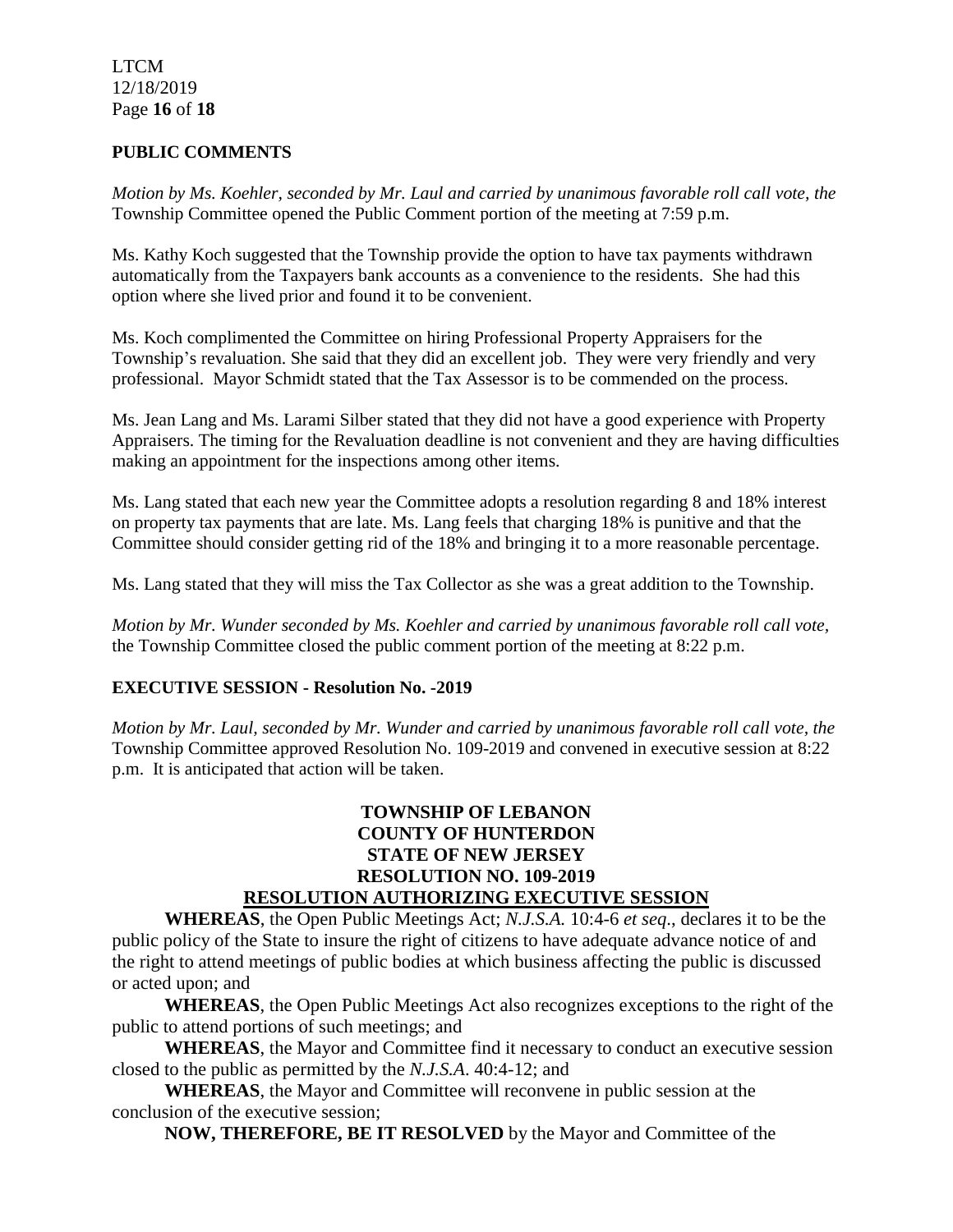## LTCM 12/18/2019 Page **17** of **18**

Township of Lebanon, County of Hunterdon, State of New Jersey that they will conduct an executive session to discuss the following topic(s) as permitted by *N.J.S.A*. 40:4-12:

A matter which Federal Law, State Statute or Rule of Court requires be kept confidential or excluded from discussion in public (Provision relied upon:

\_\_\_\_\_\_\_\_\_\_\_\_\_\_\_\_\_\_\_\_\_\_\_\_\_\_\_\_\_\_\_\_\_\_\_\_\_\_\_\_\_\_\_\_\_\_\_\_\_\_\_\_\_); A matter where the release of information would impair a right to receive funds from the federal government;

\_\_\_\_\_\_A matter whose disclosure would constitute an unwarranted invasion of individual privacy;

\_\_X\_\_\_\_A collective bargaining agreement, or the terms and conditions thereof (Specify contract:  $\bullet$  **CWA Negotiations** 

A matter involving the purpose, lease or acquisition of real property with public funds, the setting of bank rates or investment of public funds where it could adversely affect the public interest if discussion of such matters were disclosed; Real Estate Acquisitions

Tactics and techniques utilized in protecting the safety and property of the public provided that their disclosure could impair such protection;

\_\_\_\_\_\_Investigations of violations or possible violations of the law;

Pending or anticipated litigation or contract negotiation in which the public body is or may become a party; (The general nature of the litigation or contract negotiations is:

\_\_\_Professional Service Contracts\_\_\_\_\_\_. The public disclosure of such information at this time would have a potentially negative impact on the municipality's position in the litigation or negotiation; therefore this information will be withheld until such time as the matter is concluded or the potential for negative impact no longer exists.)

 Matters falling within the attorney-client privilege, to the extent that confidentiality is required in order for the attorney to exercise his or her ethical duties as a lawyer; (The general nature of the matter is: OR the public disclosure of such information at this time would have a potentially negative impact on the municipality's position with respect to the matter being discussed; therefore this information will be withheld until such time as the matter is concluded or the potential for negative impact no longer exists.*)*;

 Matters involving the employment, appointment, termination of employment, terms and conditions of employment, evaluation of the performance, promotion or disciplining of any specific prospective or current public officer or employee of the public body, where all individual employees or appointees whose rights could be adversely affected have not requested in writing that the matter(s) be discussed at a public meeting; (The employee(s) and/or general nature of discussion is: \_\_\_\_\_\_\_Union Contract\_\_\_\_\_\_\_\_\_\_\_ the public disclosure of such information at this time would violate the employee(s) privacy rights; therefore this information will be withheld until such time as the matter is concluded or the threat to privacy rights no longer exists.;

Deliberation occurring after a public hearing that may result in the imposition of a specific civil penalty or loss of a license or permit;

**BE IT FURTHER RESOLVED** that the Mayor and Committee hereby declare that their discussion of the subject(s) identified above may be made public at a time when the Township Attorney advises them that the disclosure of the discussion will not detrimentally affect any right, interest or duty of the Township or any other entity with respect to said discussion. **BE IT FURTHER RESOLVED** that the Mayor and Committee, for the reasons set forth above, hereby declare that the public is excluded from the portion of the meeting during which the above discussion shall take place.